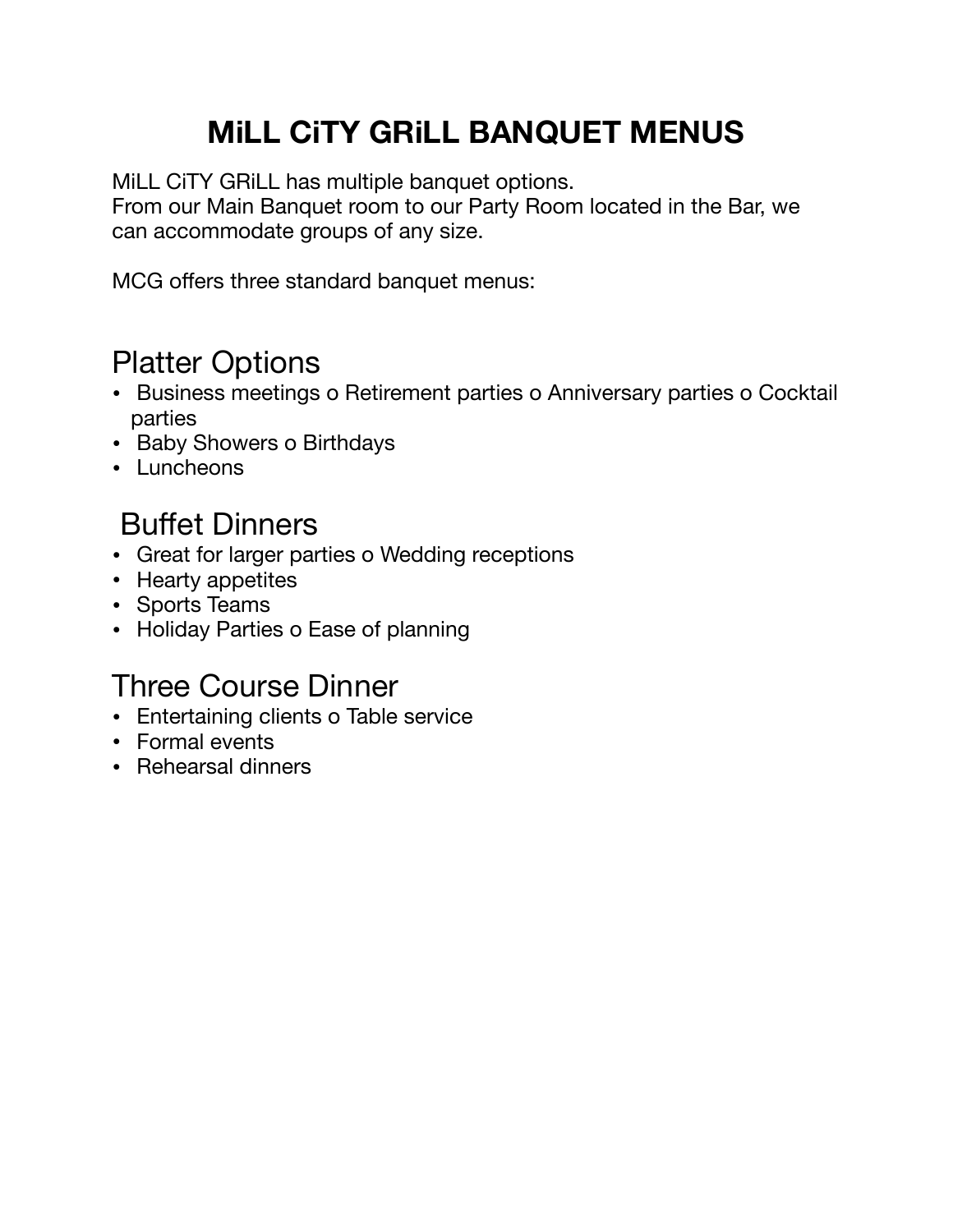#### Platter Options

Here are some options that you can order by the platter Each platter should lightly serve 20 guests.

Prices do not include tax, gratuity or beverages

- Fresh Vegetable Platter w/ Ranch Dip \$155
- Fresh Fruit Platter \$175
- Jumbo Shrimp Cocktail \$255
- House Made BBQ Dusted Chips \$85
- Tortilla Chips with Salsa \$85
- Domestic Cheese Board with Crackers \$195
- Meatballs in Marinara \$195
- Caesar Salad with Fresh Shaved Parmesan Cheese \$99
- Organic Green Salad w/ 2 dressings \$99
- Caprese Salad \$150 (seasonal)
- Chipotle Coleslaw \$85
- Sautéed Mushrooms \$175
- Bone-less Chicken Wings with 1 Sauce: BBQ, Franks, Ranch or BC \$225
- Bone-in Chicken Wings with 1 Sauce: BBQ, Franks, Ranch or BC \$225
- Steamer Clams in White Wine & Garlic \$180
- Assorted Sandwich Platter \$150
- Creamy Pasta Salad in House made Ranch with Pepperoni, Cheese & Veggies \$115

#### Buffet Dinners

Items will be replenished for up to 2 hours.

Number of guests must be confirmed 7 days prior to the event. Buffet prices do not include tax, gratuity or beverages.

The Southwest Buffet \$26 per guest

- Smoked pulled pork and chicken
- Slider Buns
- Creamy Pasta Salad
- House made cabbage slaw with our Chipotle dressing
- SW style creamed corn
- House made BBQ dusted potato chips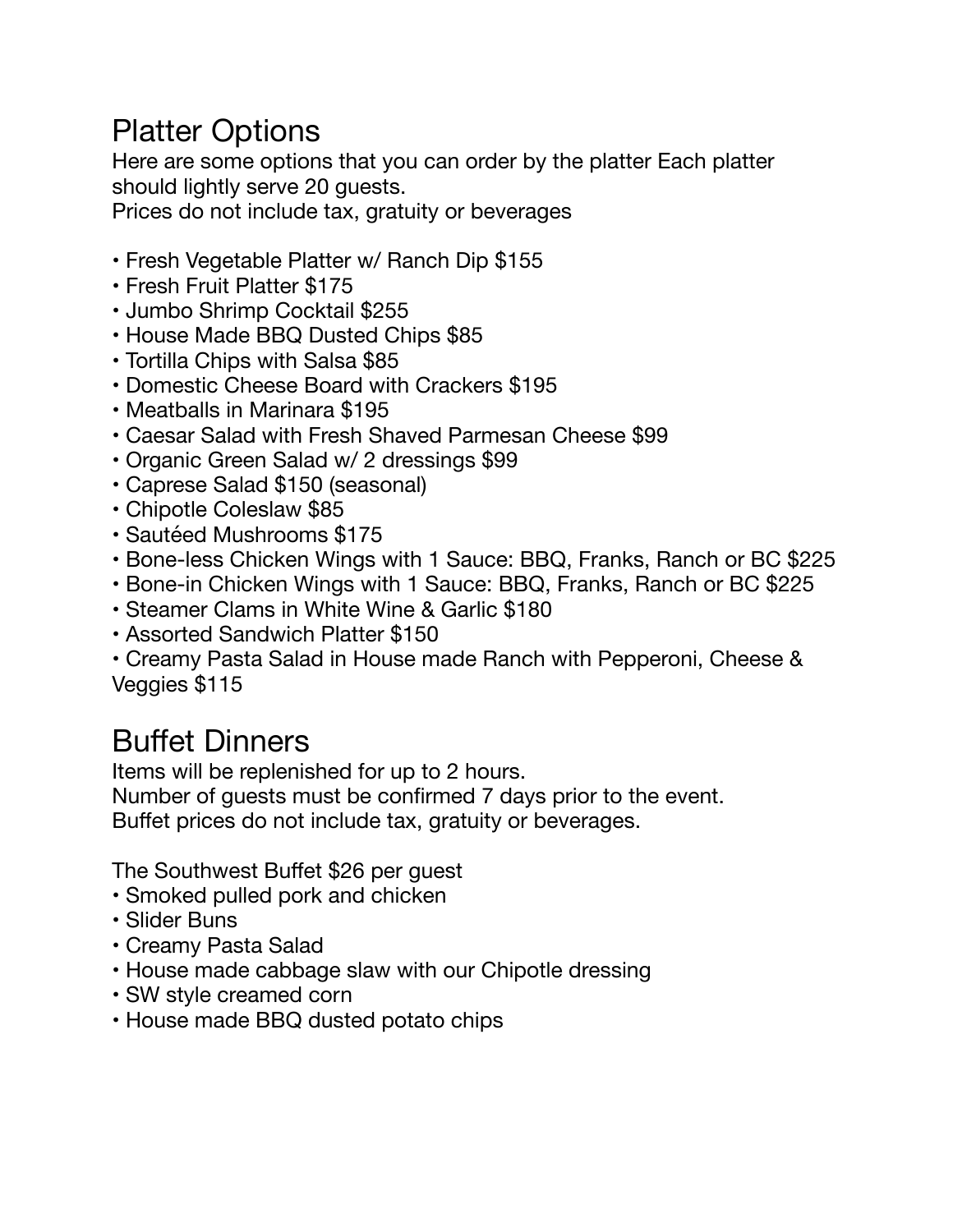The Spaghetti Feed \$20 per guest

- Italian sausage spaghetti
- Caesar salad with fresh parmesan and croutons
- House made garlic bread

Taco Bar \$26 per guest

- Pulled chicken
- Taco seasoned ground beef
- Spanish rice
- Warm tortillas
- Tortilla chips
- Salsa
- Sour cream
- Shredded cheese
- Shredded Lettuce/tomato/jalapeno

The Lunch Buffet \$15.99 per guest (11:00am-4:00pm)

- Assorted sandwiches (turkey, chicken salad, BLT etc.)
- Caesar Salad
- House made BBQ dusted potato chips
- Chocolate chip cookies
- Iced tea & Coffee station

Italian Feast \$29 per guest

- Domestic cheese board
- House made Italian sausage lasagna
- Caesar salad with fresh shaved parmesan
- Meatballs in marinara
- Tomato, basil & garlic bruschetta
- Assorted fresh breads

The Mill Manager Buffet \$39 per guest

- Caesar salad with fresh shaved parmesan
- Assorted fresh breads
- Horse radish cream
- Cabernet Au jus
- Slow Roasted Prime Rib (Certified Angus Beef)
- Roasted chicken
- Roasted potatoes
- Seasonal vegetables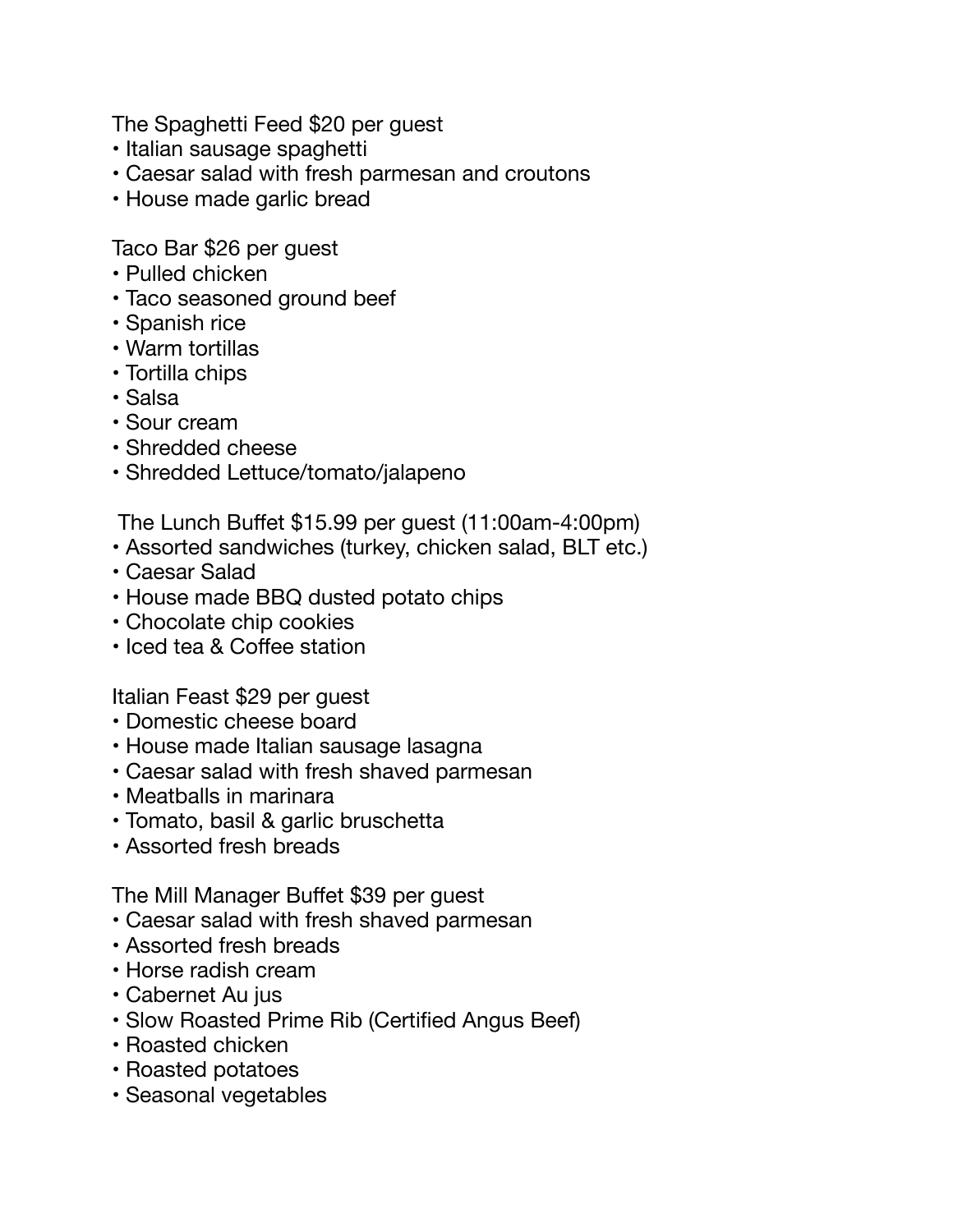Assorted Beverages

- Freshly brewed coffee or decaf \$19 per gallon
- Iced tea \$19 per gallon
- Lemonade \$23 per gallon
- Flavored iced tea \$23 or lemonade \$25 per gallon
- Assorted soft drinks \$2.99 each Desserts: priced per guest
- Oregon very berry cobbler \$6
- House made bread pudding \$6
- Salted caramel individual Cheesecake \$7

#### Service Bar

• A beer & wine Hosted/No Host service bar can be set up in banquet #1 & #2 by request (with no set up fee!)

• Full spirits available in all banquet spaces through cocktail service or self service in the Breakroom Bar

• MCG does not offer kegs for sale for events

• No outside alcohol is permitted

Washington State liquor laws will always be enforced.

#### 3 Course Dinner

\*A Pre- order of Entrees is required 7 days prior to event

Menu is limited to parties under 35 guests and not available during peak weekend hours \$35 per guest

Be sure to ask your event coordinator about adding a platter for a cocktail hour before your dinner

Price does not include tax, gratuity or beverages

1st Course

Caesar salad with fresh shaved parmesan cheese & garlic croutons

2nd Course \*pre-order required

each guest has the choice of one of the following

6 oz. Wood Fired Wild Salmon Steak

Served with garlic roasted potatoes, herb butter & seasonal vegetables

House-made Italian Sausage Spaghetti

Served with garlic toast, parmesan & fresh basil

8 oz. Chargrilled Flat Iron Steak

Served with garlic roasted potatoes, herb butter & seasonal vegetables

3rd Course Seasonal Dessert

Please contact bree@millcitygrill.com for more information